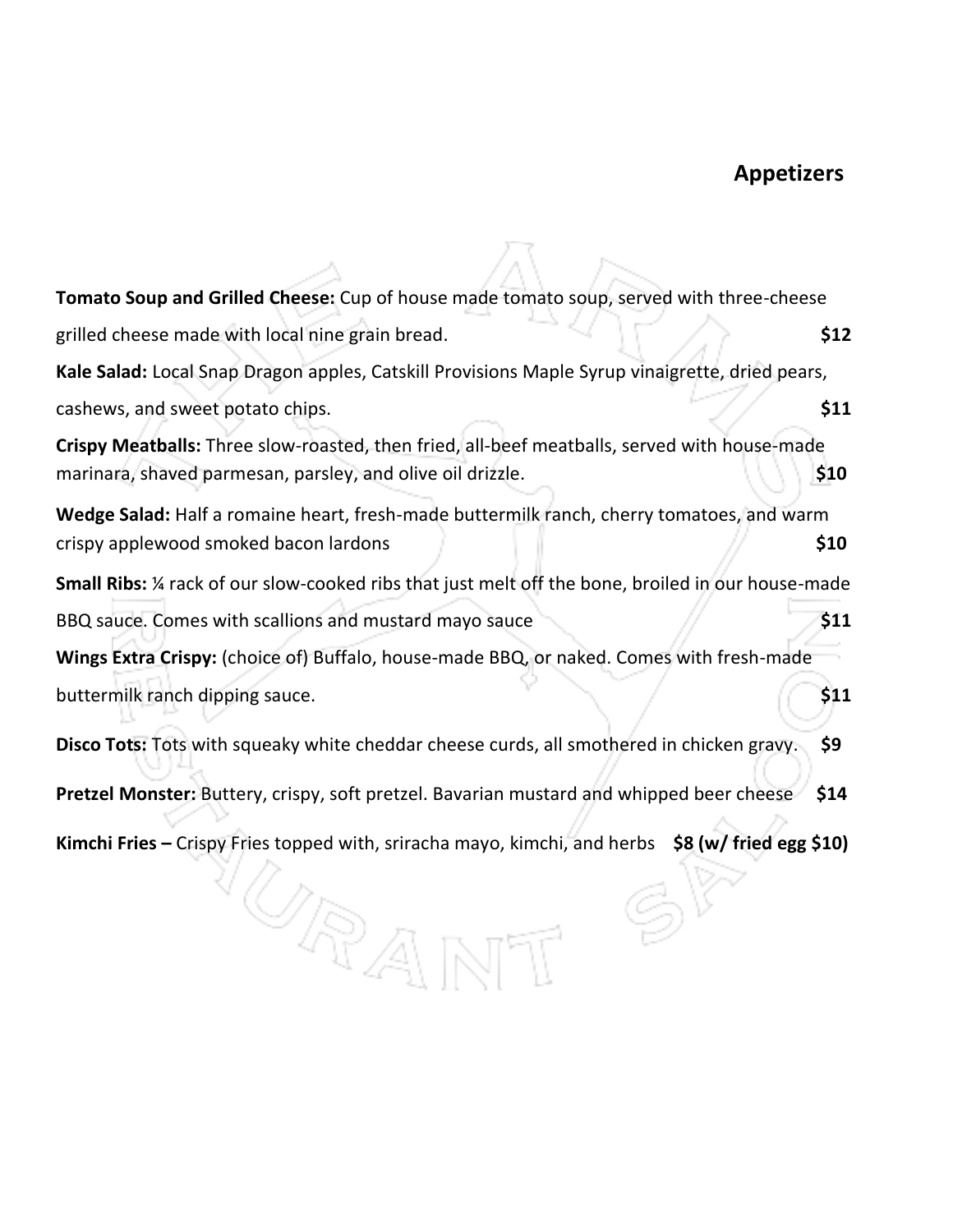# **Burgers and Sandwiches**

**The McDan w/fries:** Smashed and griddled Angus beef patty, melted American cheese, chopped sweet onion, sweet bread and butter pickles, special house sauce, on a Martin's potato bun, 5oz single or 10oz double meat, double cheese (add fried egg \$2) )(swap American for local aged white cheddar \$2) (add lettuce & tomato \$2) (add local bacon \$3.50) **single/\$12, double/\$17**

**The Impossible Burger w/ fries:** Plant-based *Impossible Burger* patty, melted American cheese, chopped sweet onion, sweet bread and butter pickles, special house sauce, on a Martin's potato bun, 4oz single or 8oz double "meat", double cheese (add fried egg \$2) (add lettuce & tomato \$2)(swap American for local aged white cheddar \$2)(vegan buns available upon request)(add vegan cheddar \$1) (and why the heck not? add local bacon \$3.50) **single/\$15, double/\$19**

**Spicy Chicken Sandwich w/fries:** Boneless spicy chicken, Kewpie mayo, lettuce, tomato, Martin's potato bun (add local bacon \$3.50) **\$12** 

**\*Substitute mashed potatoes, fries, tots or small side salad.**

#### **REOPENING NY – FOOD SERVICES GUIDELINES - COVID-19**

**\*Patrons must wear face coverings at all times, except while seated, provided that the**

**patron is over the age of 2.**

**\*Patrons must pay their bill at the table, to limit crowding in doors.**

**\*Patrons must order food with alcohol.**

**\*State Liquor Authority Licensed establishments, must close as of 10pm.**